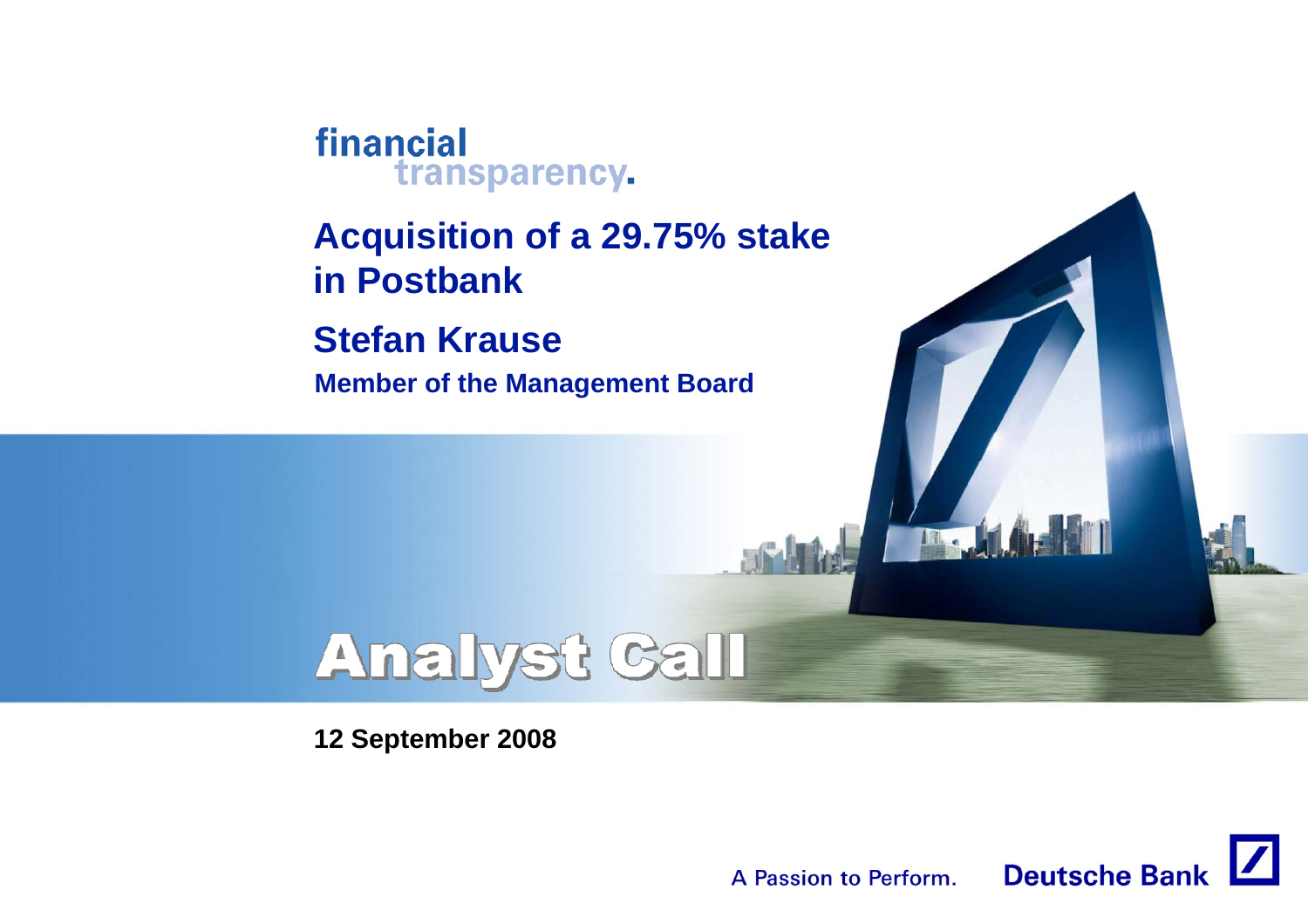



#### **Summary: Strategically and financially attractive for shareholders**

| <b>Financial</b><br><b>investment</b><br><b>into Postbank</b> | Rapid profit growth and cost-efficiency<br>Strong brands<br>■ Loyal customers and employees<br>Immediate P&L contribution                                                                                                                                                                                  |
|---------------------------------------------------------------|------------------------------------------------------------------------------------------------------------------------------------------------------------------------------------------------------------------------------------------------------------------------------------------------------------|
| <b>Co-operation</b><br>agreement with<br><b>Postbank</b>      | Two strong platforms<br>Revenue / client driven<br>a a s<br>Leverages complementary strengths<br>$\mathcal{O}(\mathbb{R}^d)$<br>Non-disruptive<br>$\mathbb{R}^2$                                                                                                                                           |
| <b>Strategic</b><br>optionality                               | ■ Call option; right of first refusal over 5 years<br>$\blacksquare$ Put option<br>Flexibility of implementation, timing and capital commitment                                                                                                                                                            |
| <b>Benefits of a</b><br>controlling<br>stake<br>(if acquired) | ■ Unique distribution platform<br>Leading European retail bank with pre-eminent position in home market, Germany<br>Expanding contribution of Deutsche Bank's "stable" businesses<br>Significant step forward in retail business / "twin-pillar" model<br>■ Leverage Postbank's strong retail deposit base |

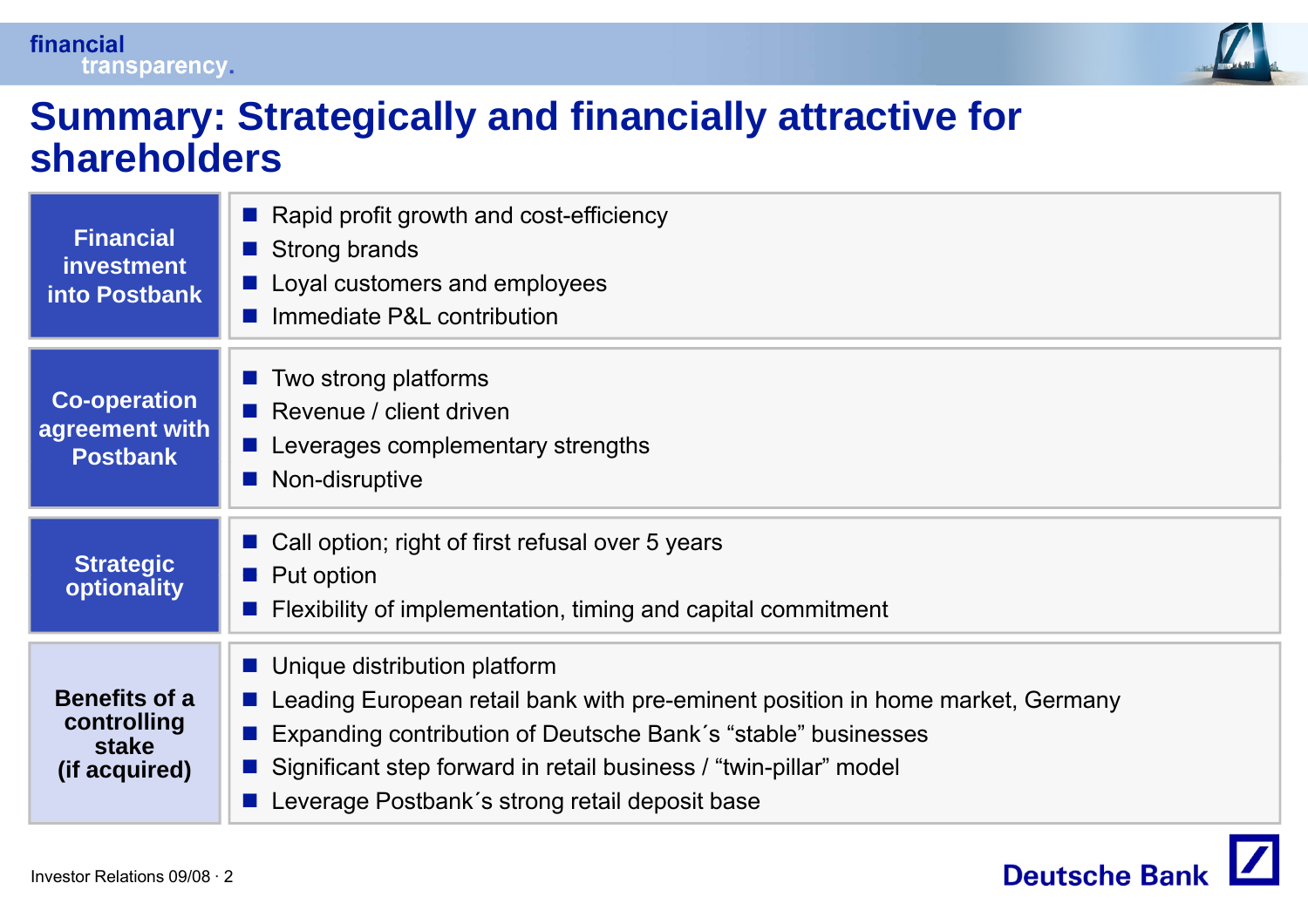

# **PBC and Postbank: A powerful basis for co basis -operation operation**

As of 31 December 2007

|                                   | <b>Tr</b> Postbank                                                                                                | $\sqrt{\phantom{a}}$ PBC<br>Deutsche Bank                                     |  |
|-----------------------------------|-------------------------------------------------------------------------------------------------------------------|-------------------------------------------------------------------------------|--|
| <b>Clients &amp; distribution</b> |                                                                                                                   |                                                                               |  |
| Clients (m)                       | 14.5                                                                                                              | 13.8                                                                          |  |
| <b>Branches</b>                   | 855                                                                                                               | 1,650                                                                         |  |
| Mobile sales force                | $\sim 4,300$                                                                                                      | $\sim$ 3,200                                                                  |  |
| FTE (000)                         | 21.5                                                                                                              | 23.1                                                                          |  |
| <b>Brands</b>                     | BHWA<br>$\begin{tabular}{ c c } \hline \textbf{DSL} & \textbf{Bank} \\ \hline \end{tabular}$<br><b>A</b> Postbank | Die persönliche Bank.<br>norisbank<br>Deutsche Bank<br><b>B BERLINER BANK</b> |  |
|                                   |                                                                                                                   |                                                                               |  |
| <b>Financials (EUR bn)</b>        |                                                                                                                   |                                                                               |  |
| <b>Revenues</b>                   | 4.3                                                                                                               | 5.8                                                                           |  |
| IBIT*                             | 1.0                                                                                                               | 1.1                                                                           |  |
| <b>Customer loans</b>             | 90                                                                                                                | 89                                                                            |  |
| <b>Customer deposits</b>          | 90                                                                                                                | 96                                                                            |  |

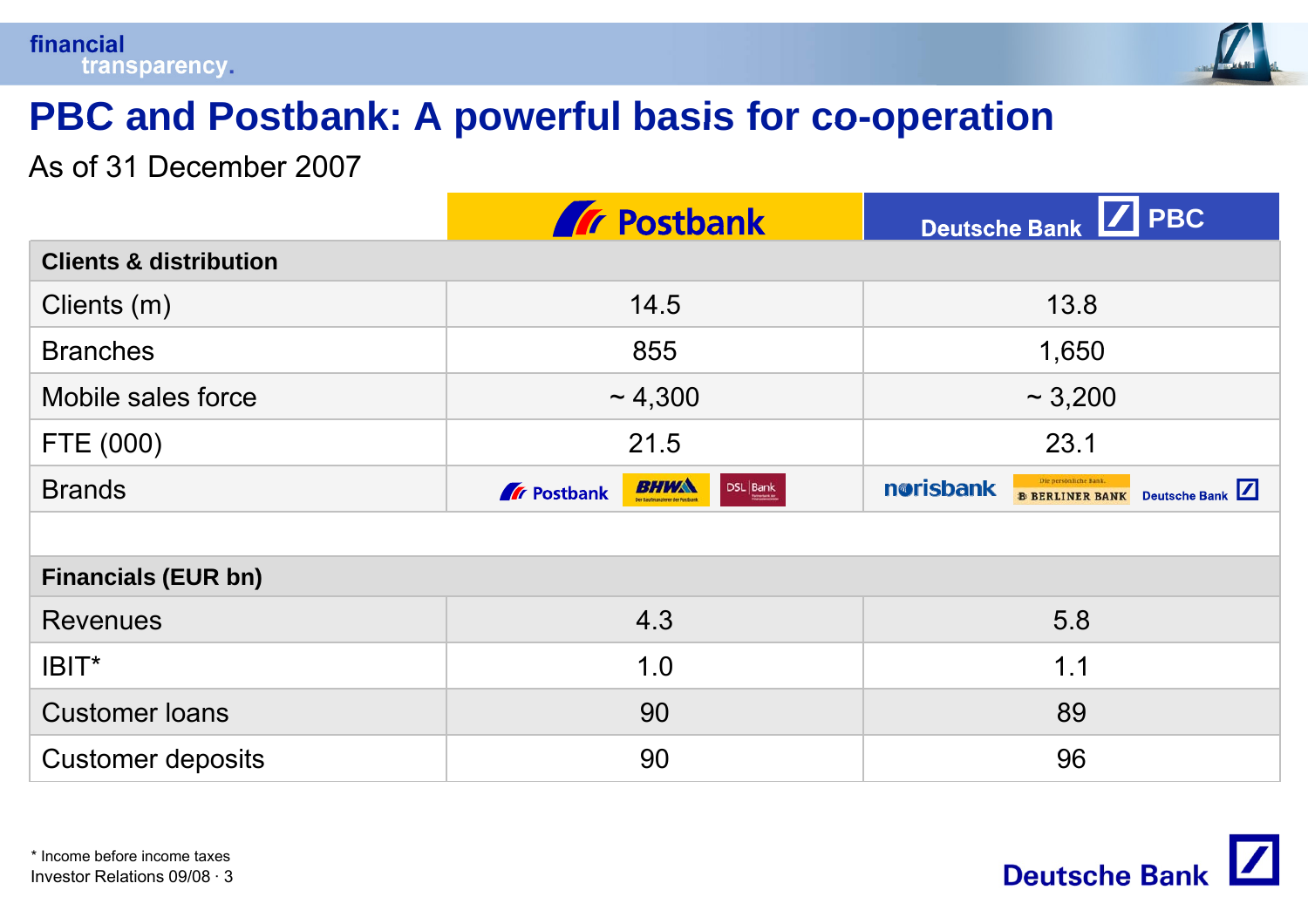#### financial transparency.



**Deutsche Bank** 

# **Both partners already have strong positions in Germany**

Market share selected products



(1) Source: Bundesbank / Postbank´s company presentation "Excellence in Retail Banking", March 2008, data based on 2007;

(2) Source: Representative syndicated survey, tns infratest, data based on 2007

•Investor Relations 09/08 · 4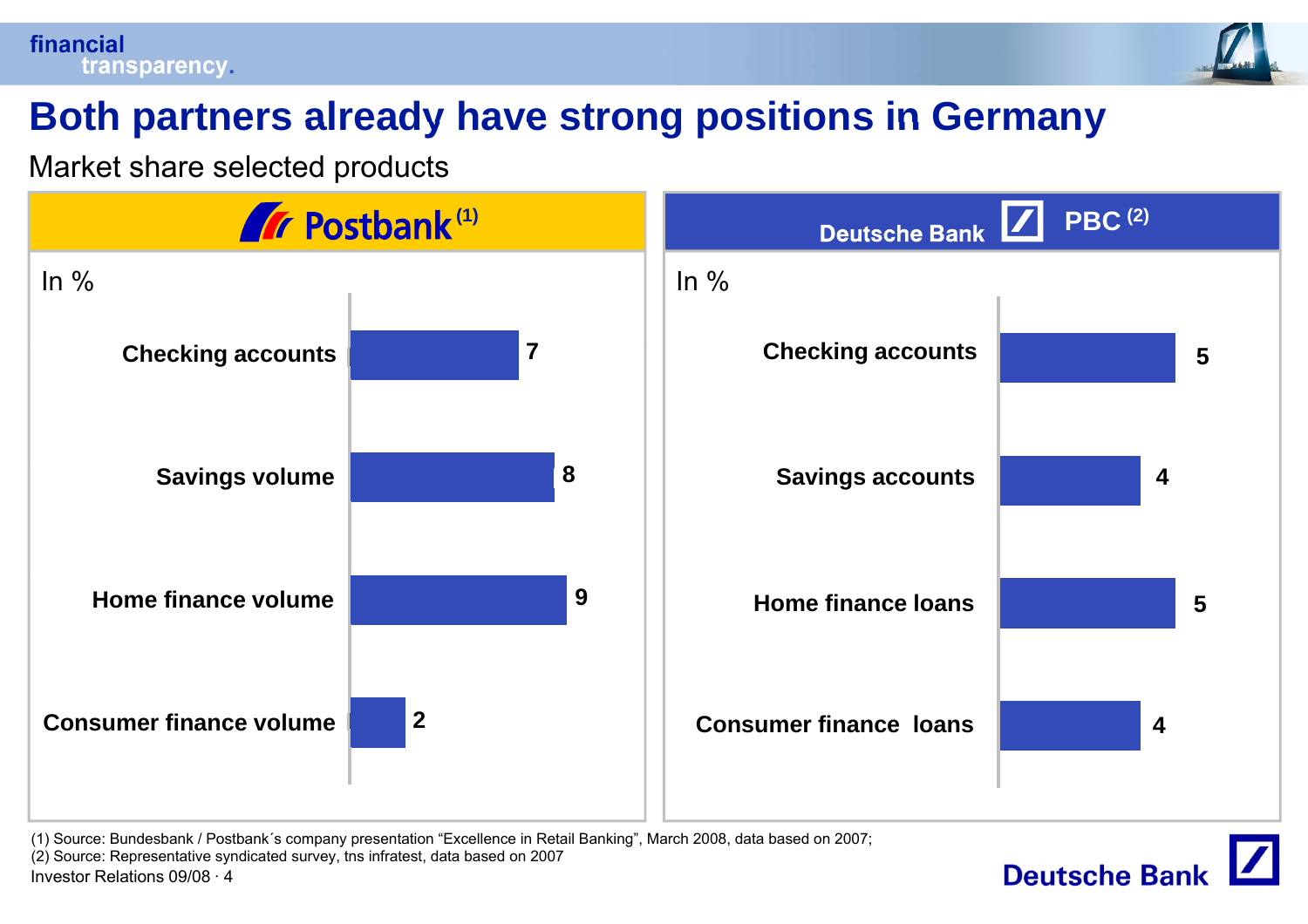



#### **Postbank shows steady growth and efficiency gains**



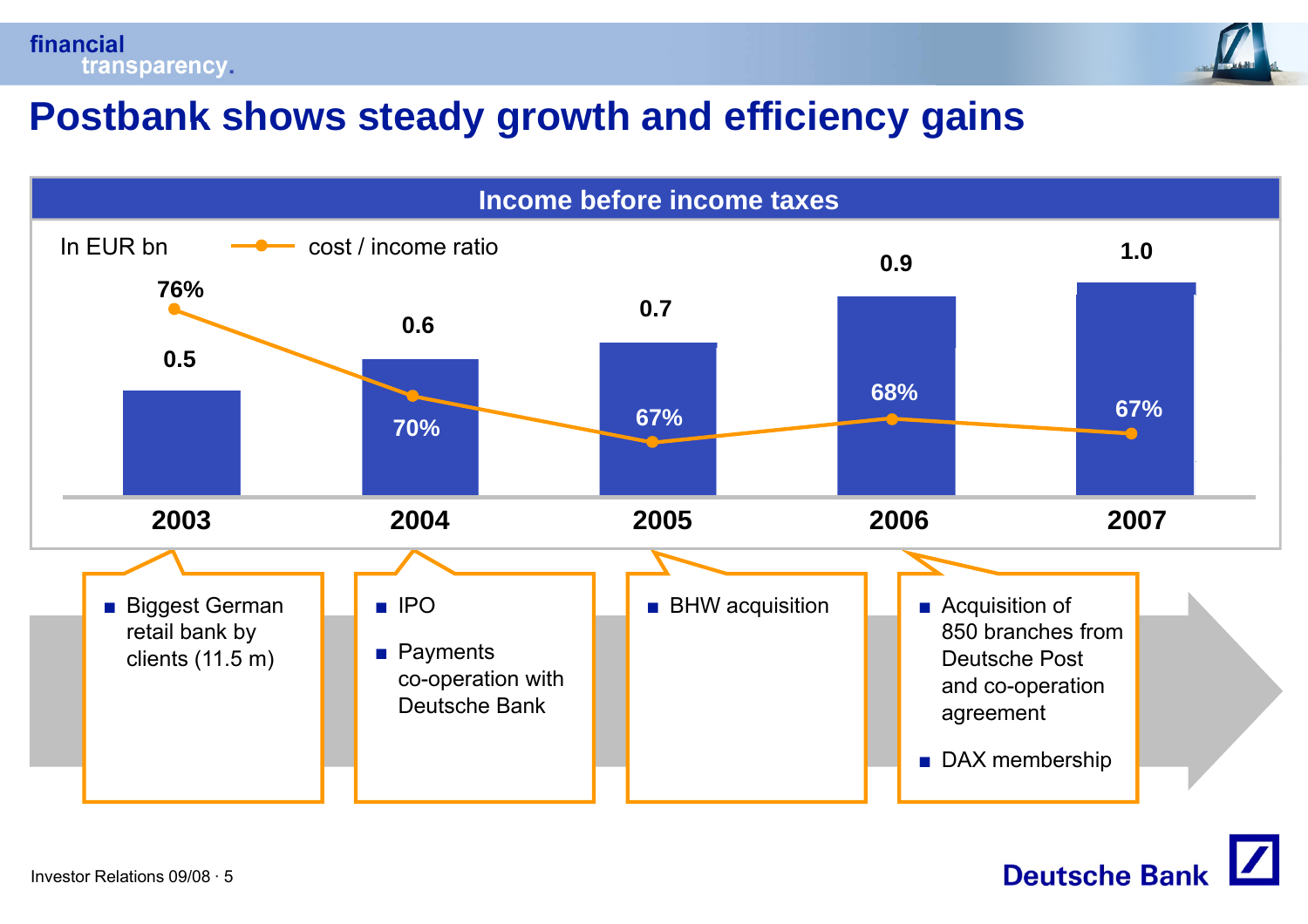



#### **Deutsche Bank PBC: A strong partner for Postbank in Germany**

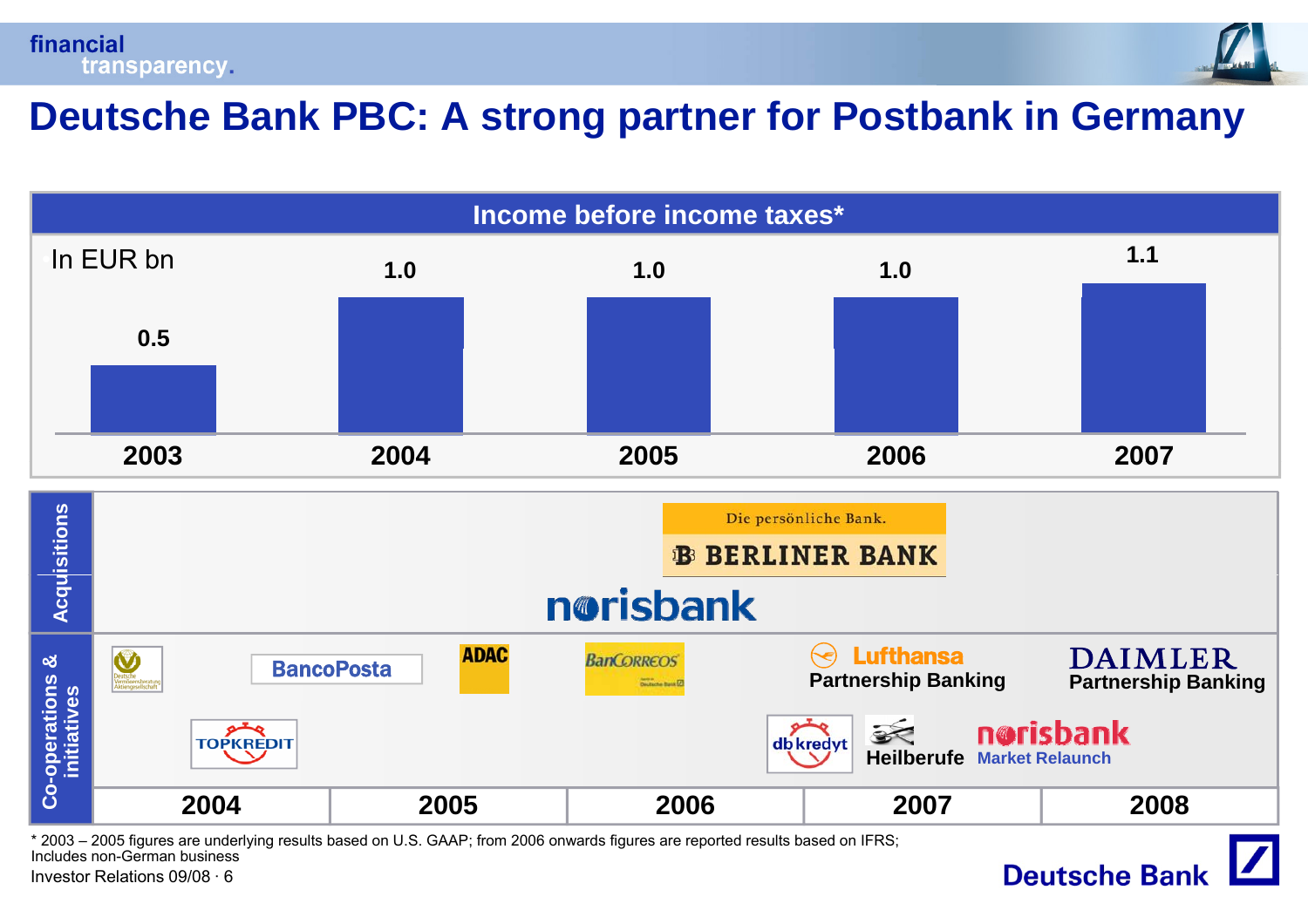



#### **Envisaged areas of co co-operation between Postbank and PBC operation**

| Mortgages /<br>home<br>finance                        | <b>Rationale:</b> Postbank is a market leader in prime segment for standard mortgages                                                                                                             |
|-------------------------------------------------------|---------------------------------------------------------------------------------------------------------------------------------------------------------------------------------------------------|
|                                                       | DSL may become preferred provider in this segment for PBC<br>Postbank (BHW) and PBC will explore cross-sell opportunities for their respective products<br>under the brands of BHW and db Bauspar |
|                                                       | <b>Rationale:</b> Postbank seeks opportunities to increase product penetration of its core clients                                                                                                |
| <b>Investment</b><br>products &                       | DWS and X-markets may become preferred providers for Postbank<br>a a                                                                                                                              |
| advice                                                | Explore possibilities to offer PBC's standardized Discretionary Portfolio Management<br>and active advisory products to customers of Postbank                                                     |
|                                                       | <b>Rationale:</b> Realise economies of scale                                                                                                                                                      |
| <b>Joint</b><br>purchasing /<br><i>infrastructure</i> | Parties will explore benefits of joint purchasing power, and of sharing development<br>and running costs<br>Parties will explore cross-usage of IT know-how and system modules                    |

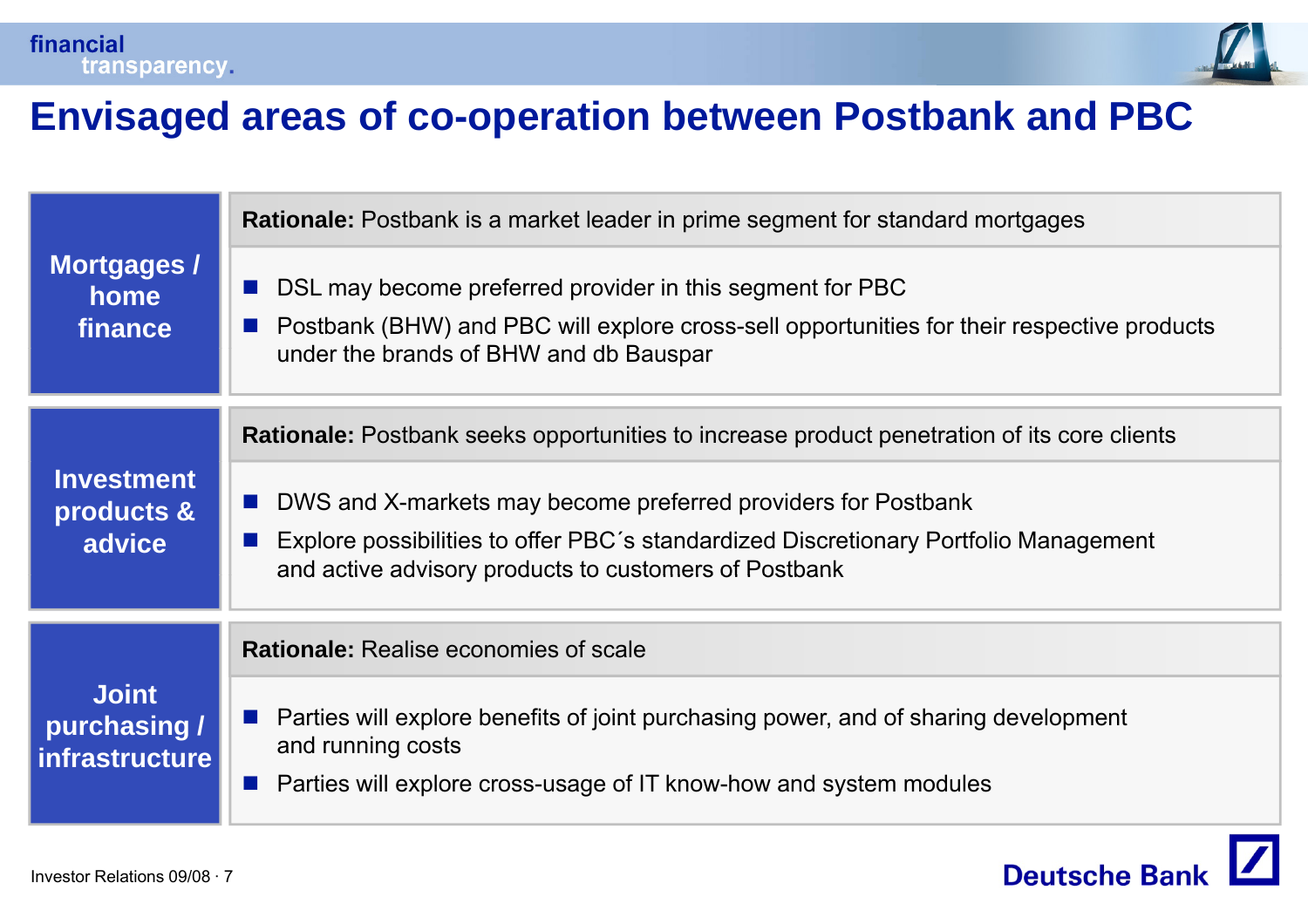



## **Co-operation will reach <sup>a</sup> wide client base operation reach**



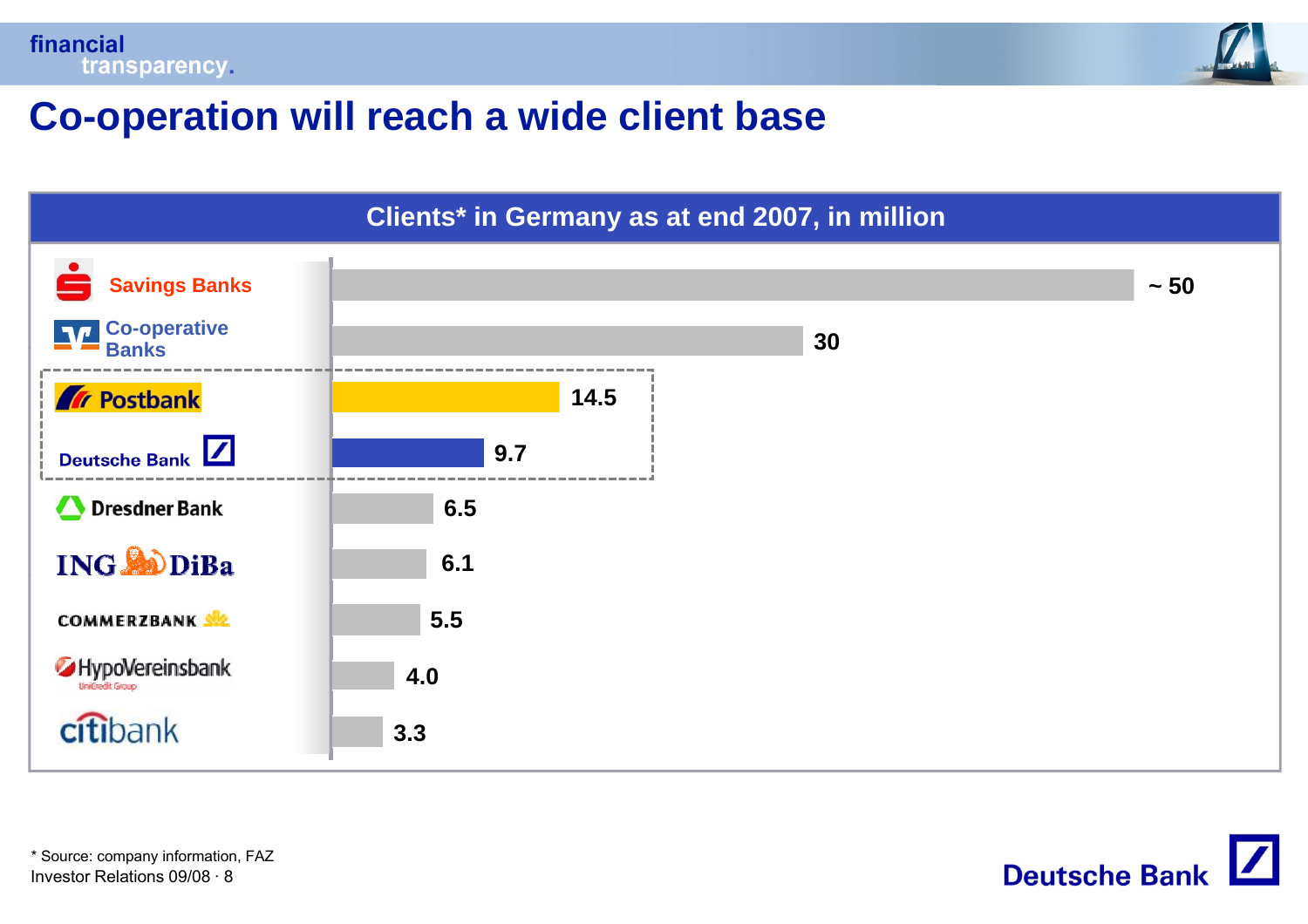



 $\boldsymbol{Z}$ 

**Deutsche Bank** 

## **Financial terms of transaction**

| <b>Initial</b><br>investment | Acquisition against payment in cash<br>Stake accounted for at equity; includes full dividend<br>right for 2008                                                                                                                            | Stake:<br>29.75%<br>Price (per share):<br><b>EUR 57.25</b><br>Price (29.75%):<br>EUR 2.79 bn<br>Price basis (100%):<br><b>EUR 9.3 bn</b>                                                           |  |
|------------------------------|-------------------------------------------------------------------------------------------------------------------------------------------------------------------------------------------------------------------------------------------|----------------------------------------------------------------------------------------------------------------------------------------------------------------------------------------------------|--|
| <b>Call option</b>           | ■ Can be exercised after 12 months and up to 36 months<br>after closing subject to settlement period<br>Can be paid in cash and/or Deutsche Bank shares,<br>subject to customary lock-up provisions, at Deutsche<br>Bank's discretion     | Stake:<br>18.00%<br>Price (per share):<br>EUR $55.00^{(1)}$<br>Price (18.00%):<br>EUR 1.62 bn $(2)$<br>EUR 9.0 bn<br>Price basis $(100\%)$ :                                                       |  |
| <b>Put Option</b>            | Starting 21 months post closing, exercisable for 15<br>months subject to notice and settlement periods<br>■ Can be paid in cash and/or Deutsche Bank shares,<br>subject to customary lock-up provisions, at Deutsche<br>Bank's discretion | Stake:<br>$20.25\% + 1 \text{ sh.}$<br>Price (per share):<br>EUR $42.80^{(1)}$<br>Price $(20.25\% + 1 \, \text{sh.})$ : EUR 1.42 bn <sup>(2)</sup><br><b>EUR 7.0 bn</b><br>Price basis $(100\%)$ : |  |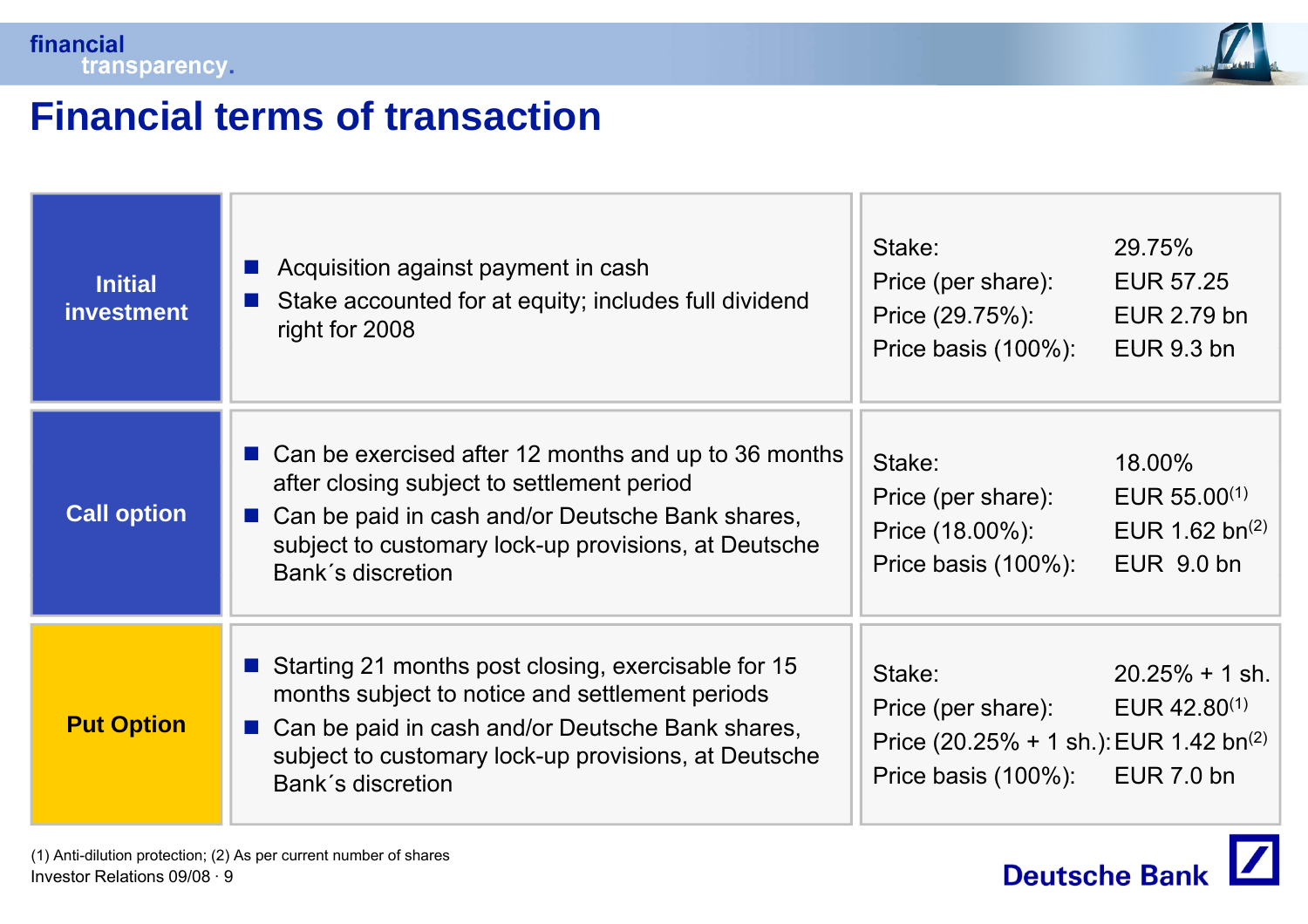

#### **Non-financial terms financial**

| Lock-up,<br>right of first<br>refusal | <b>Deutsche Post will not sell any part of its remaining stake (20.25% + 1 share) for 24 months</b><br>after closing<br>Thereafter, Deutsche Bank has a right of first refusal on all disposals from Deutsche Post's<br><b>COL</b><br>stake in Postbank until the end of 5 years from closing                                                                                                                                                                                                                                                                                            |
|---------------------------------------|------------------------------------------------------------------------------------------------------------------------------------------------------------------------------------------------------------------------------------------------------------------------------------------------------------------------------------------------------------------------------------------------------------------------------------------------------------------------------------------------------------------------------------------------------------------------------------------|
| <b>Other</b>                          | ■ Closing in 2009, anticipated in first quarter<br>Deutsche Post plans to prolong its existing co-operation with Postbank beyond 2012<br>■ Deutsche Post and Deutsche Bank have agreed that they will subscribe to all new shares<br>allocable to the Postbank shares held by each party respectively in case of a future<br>capital increase<br>■ Put / call anti-dilution protection in case of capital increase: strike prices of put and call are<br>adjusted on a volume-weighted basis (original exercise price / subscription price of new shares)<br>as well as number of shares |
| <b>Closing</b><br><b>conditions</b>   | BaFin, German anti-trust and federal government approval required                                                                                                                                                                                                                                                                                                                                                                                                                                                                                                                        |

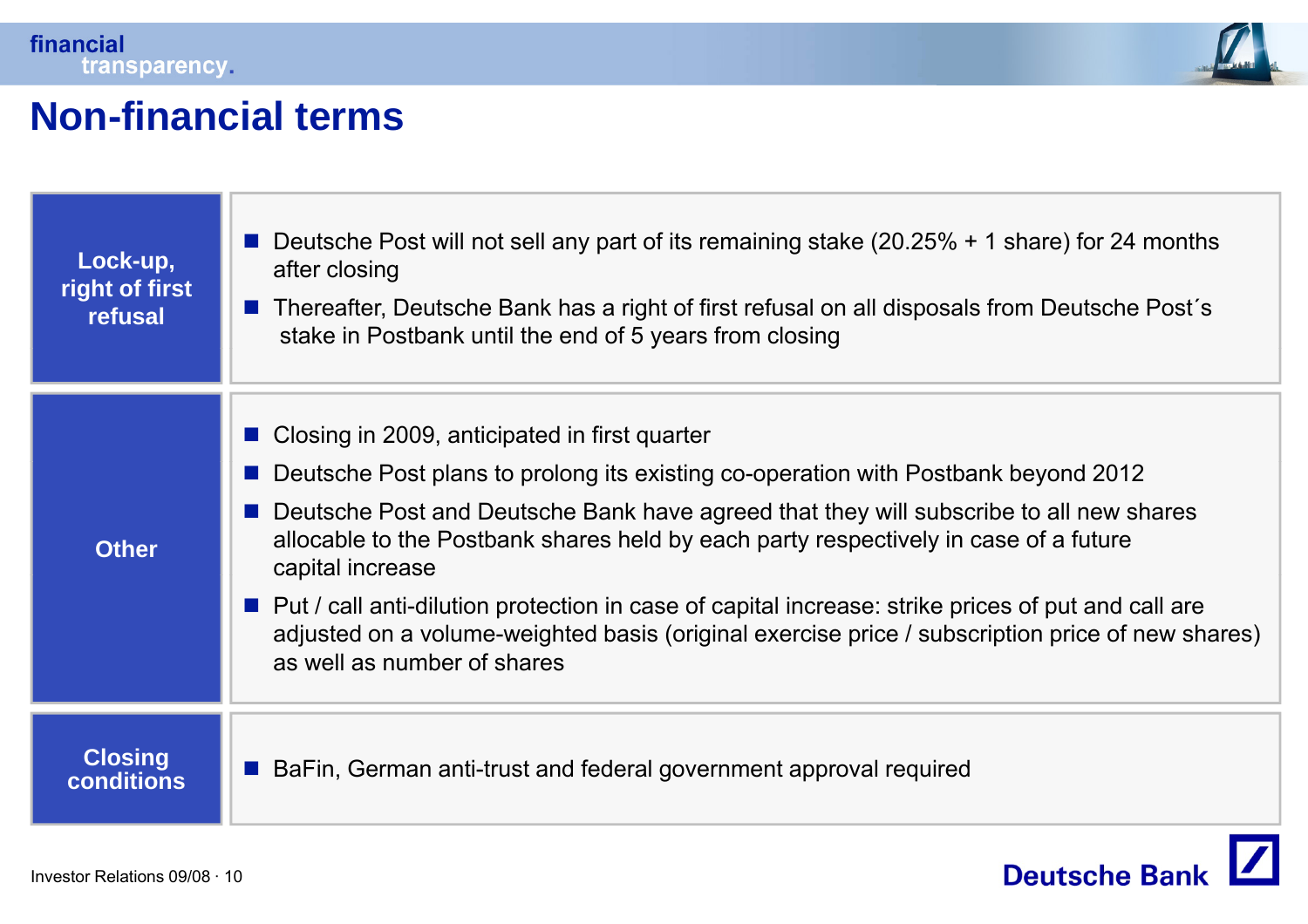



#### **Time horizon of agreements and duration of options**





•Investor Relations 09/08 · 11Note: all timing from date of closing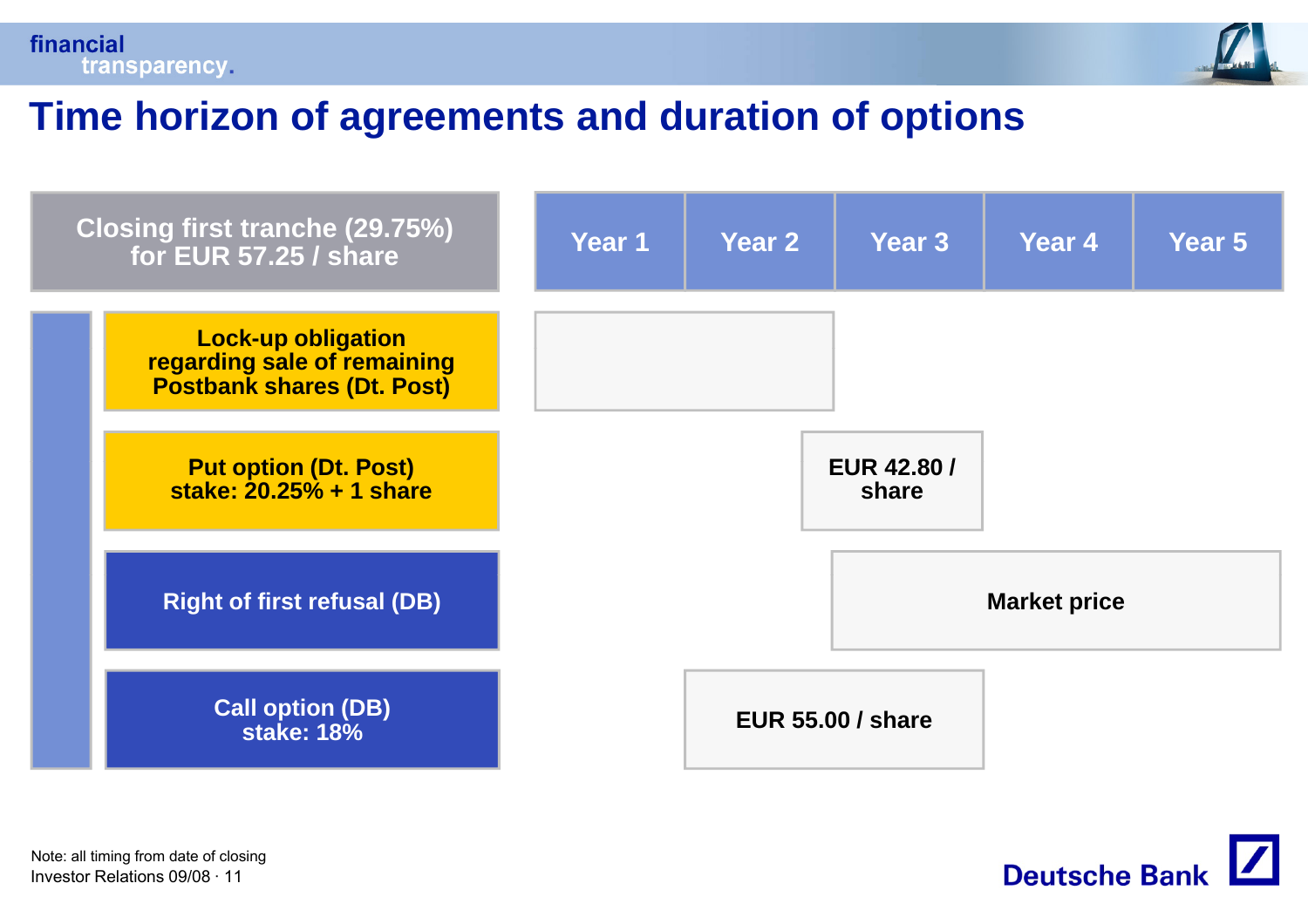



#### **Target ownership structure as of closing**



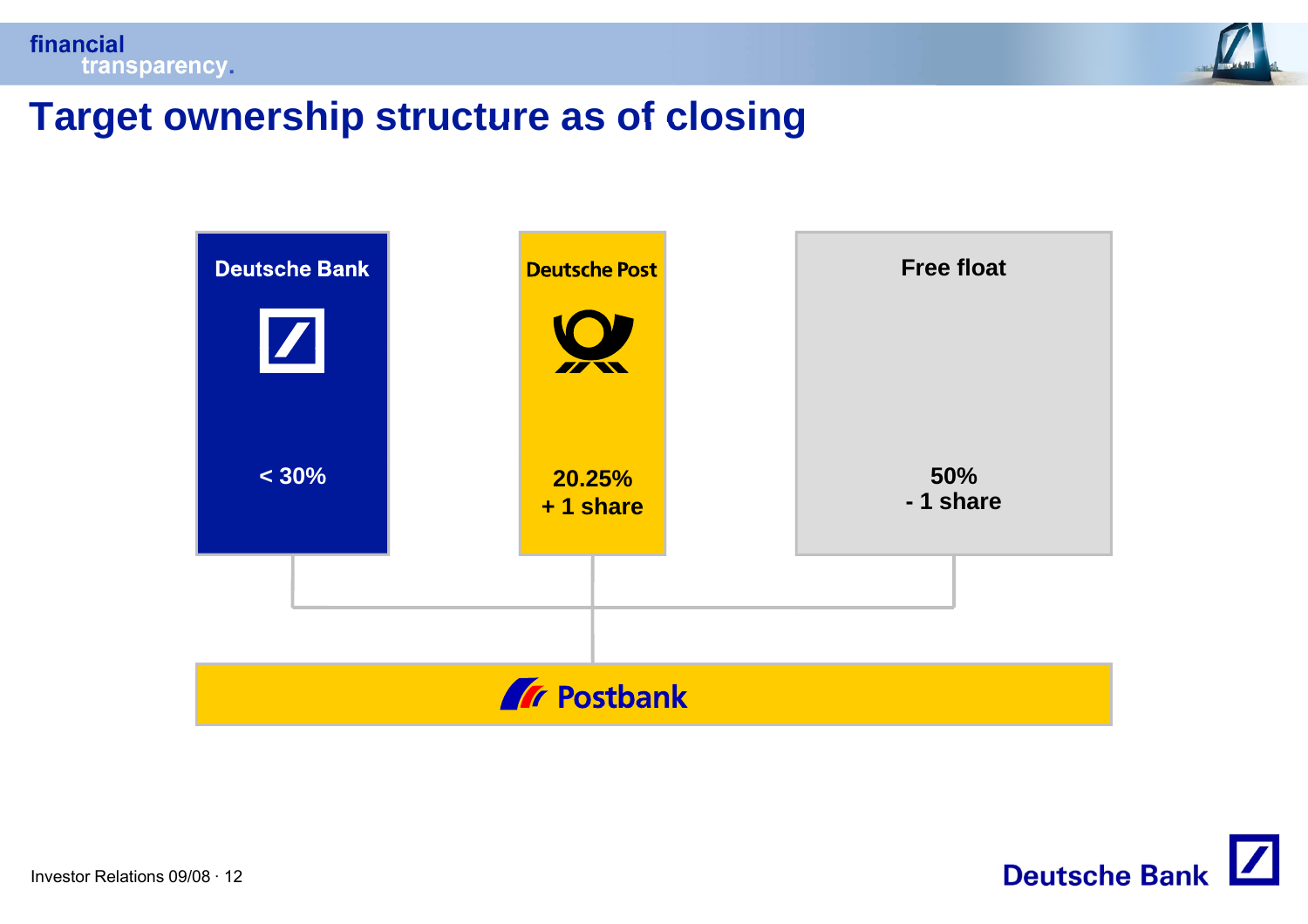

## **Pricing of the transaction in context**

Postbank share price as of 11 September 2008

**Share price (in EUR )**



•Investor Relations 09/08 · 13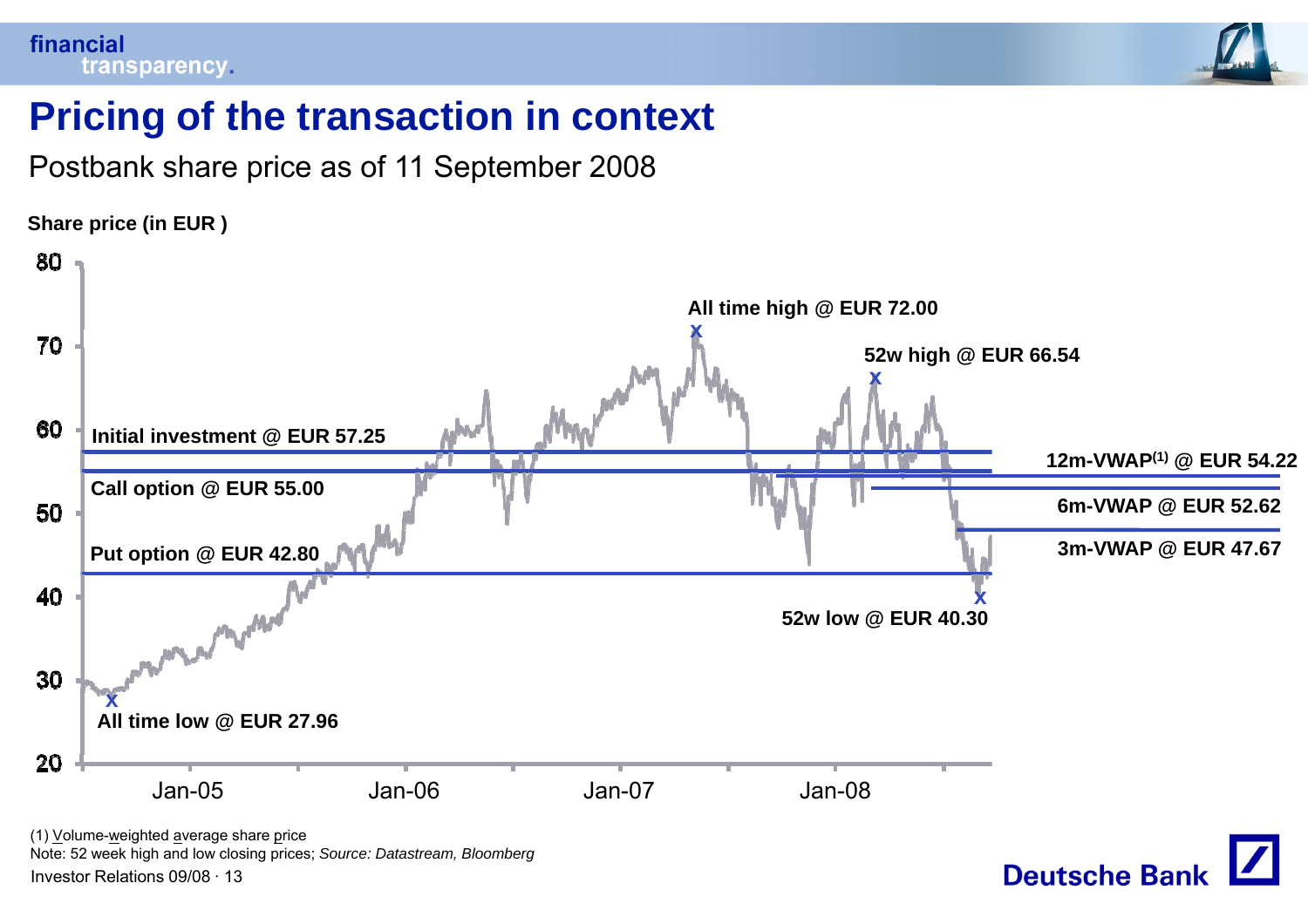#### financial transparency.



#### **Capital measures planned to maintain Deutsche Bank Bank s' strong capitalisation**

#### **Ke y elements Ca**

- Equity raising of up to EUR 2 bn
- F  $\blacksquare$  Ex-rights
- Capital measures designed to offset capital deduction and risk-weighted assets (RWA) from transaction and to maintain strong capitalisation levels
- F Timing of capital measures is subject to market conditions (prior to closing of transaction) entransaction (notation) and the price capital deduction of the price  $\rho$  and  $\rho$  price deduction

#### **y** elements and raising



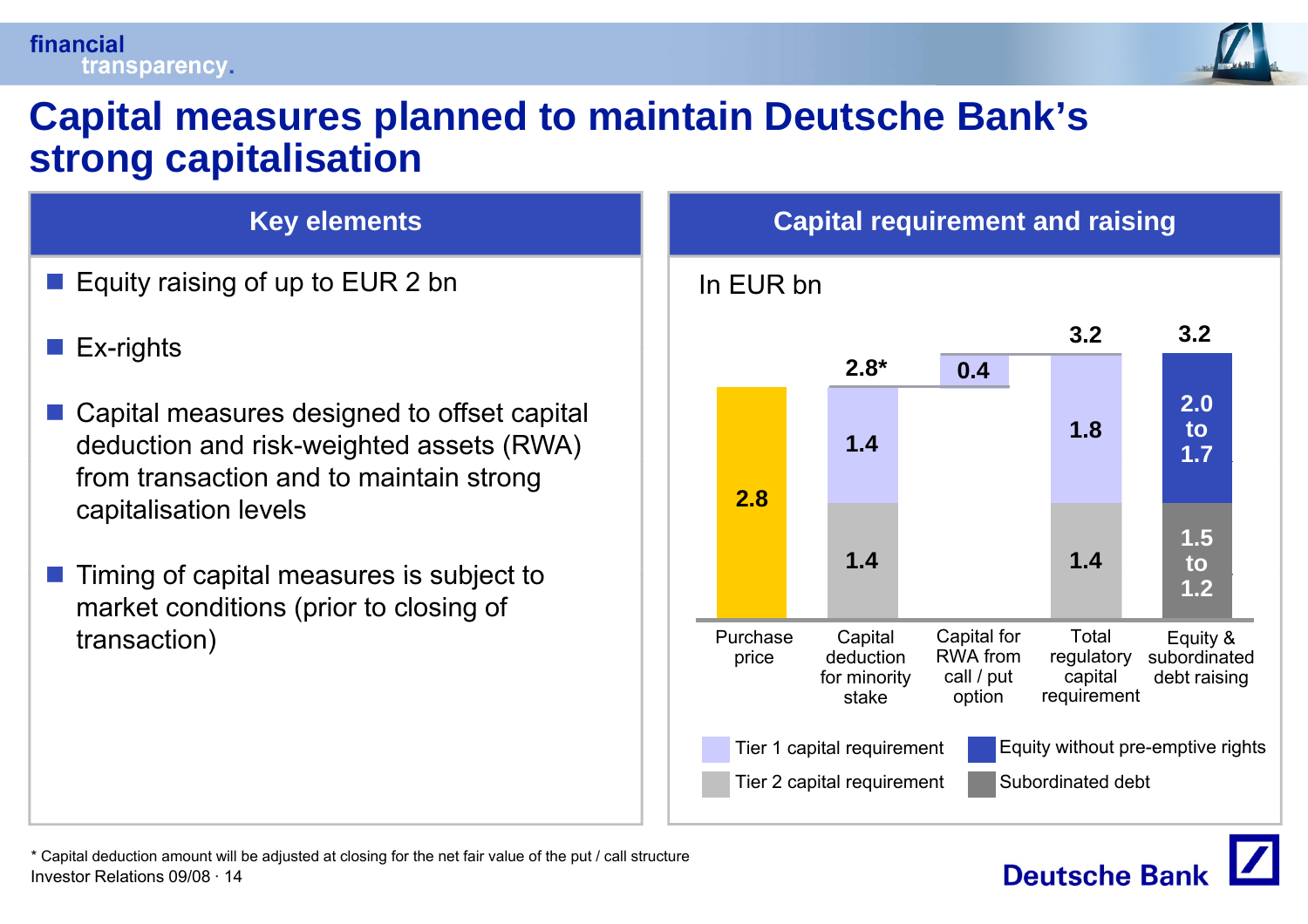



#### **Summary: Strategically and financially attractive for shareholders**

| <b>Financial</b><br><b>investment</b><br><b>into Postbank</b> | Rapid profit growth and cost-efficiency<br>Strong brands<br>■ Loyal customers and employees<br>Immediate P&L contribution                                                                                                                                                                                  |
|---------------------------------------------------------------|------------------------------------------------------------------------------------------------------------------------------------------------------------------------------------------------------------------------------------------------------------------------------------------------------------|
| <b>Co-operation</b><br>agreement with<br><b>Postbank</b>      | Two strong platforms<br>Revenue / client driven<br>a a s<br>Leverages complementary strengths<br>$\mathcal{O}(\mathbb{R}^d)$<br>Non-disruptive<br>$\mathbb{R}^2$                                                                                                                                           |
| <b>Strategic</b><br>optionality                               | ■ Call option; right of first refusal over 5 years<br>$\blacksquare$ Put option<br>Flexibility of implementation, timing and capital commitment                                                                                                                                                            |
| <b>Benefits of a</b><br>controlling<br>stake<br>(if acquired) | ■ Unique distribution platform<br>Leading European retail bank with pre-eminent position in home market, Germany<br>Expanding contribution of Deutsche Bank's "stable" businesses<br>Significant step forward in retail business / "twin-pillar" model<br>■ Leverage Postbank's strong retail deposit base |